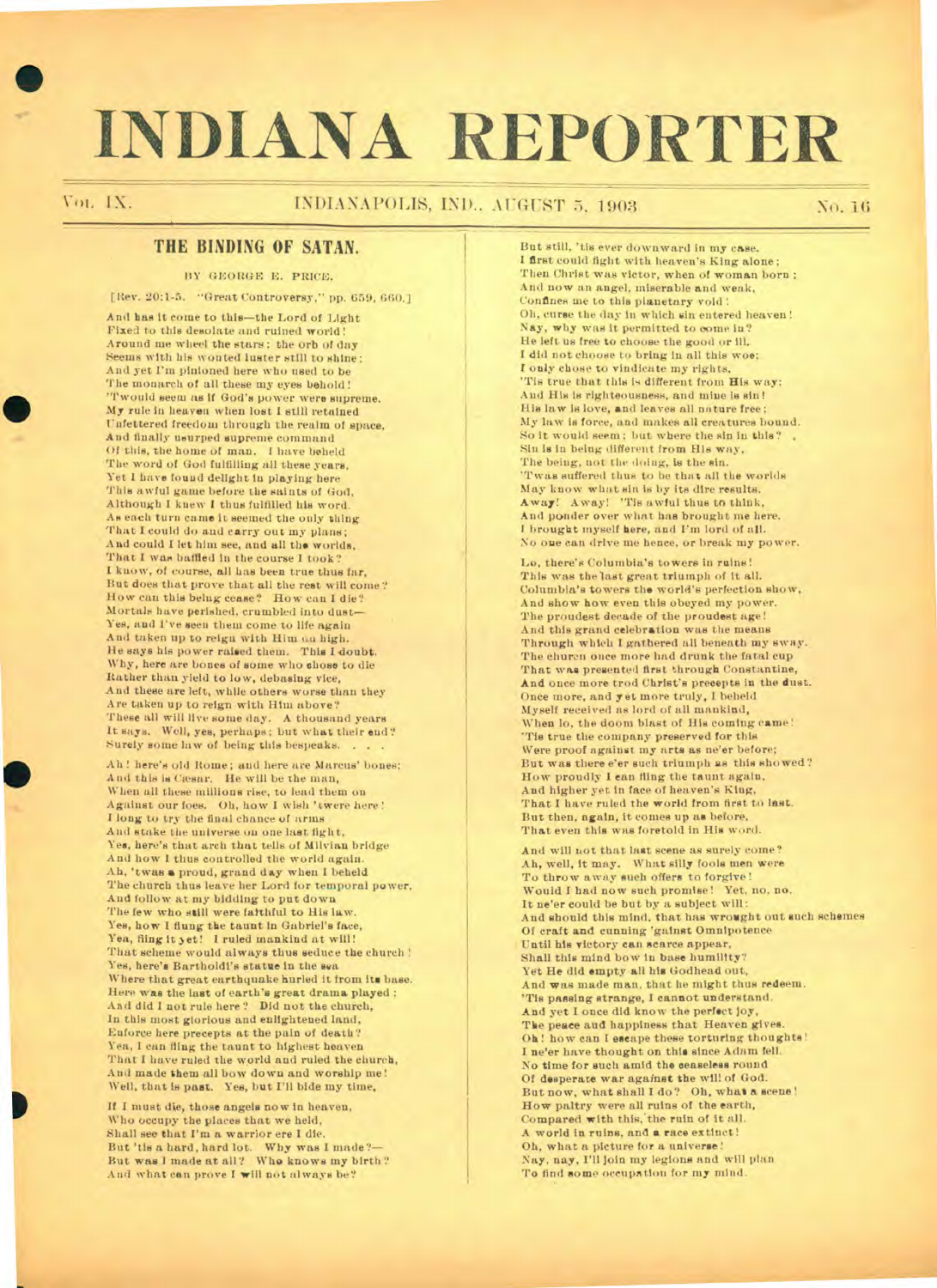# THE INDIANA REPORTER

PUBLISHED BY THE

Indiana Conference Association of Seventh-day Adventists **1311 CENTRAL AVENUE** 

#### **SUBSCRIPTION.** Per Year  $\cdot \cdot \cdot \cdot \cdot \cdot \cdot$  **TWENTY-FIVE CENTS**

**If** you are not a subscriber for the Reporter, send 25 cents for a year's subscript ion to 11111 Central Ave., Indianapolis, Ind.

Those receiving extra copies of this paper will confer a favor upon the publishers by distributing them among their Adventist neighbors. Church elders are expected to distribute them at their next church meeting.

ENTERED AS SECOND-CLASS MAIL MATTER.

#### **ITEMS FROM THE SCHOOL AT GILGAL.**

#### WM. COVERT.

About twenty-eight centuriez ago there was an important school of the prophets in a place called Gilgal. The word Gilgal signifies a wheel or a circle. The name was first applied to the place where Israel camped the night after they crossed the Jordan, but centuries later the name Gilgal was given to several other localities. The most ancient Gilgal was included in the territory assigned to the tribe of Benjamin in the allotment made by Joshua. But Gilgal where the school of the prophets flourished was probably in the hill country of Ephraim. It certainly was not on the old site in the immediate vicinity of Jericho, for there was a school of the prophets at Jericho, which was contemporary with the one at Gilgal. Another reason why it could not have been the ancient Gilgal is found in the fact that the prophets went down from the school to Bethel, and Bethel was 3,000 feet above the plain at Jericho. This school was of high altitude.

This place of learning, during the most interesting period of its history, was favored with the personal labors of two of the greatest prophets of the Lord, Elijah and Elisha. Elijah was a descendant of some fugitive Ephraimites who settled in Gilead after the sad defeat of the Ephraimites by Jephthah. This defeat, with some interesting incidents of this unhappy warfare, is recorded in the twelfth chapter of the book of Judges.

Elijah, though a mighty man of God, was neither of royal nor of priestly line. Indeed, he could scarcely claim a definite tribal relation with Israel; yet his prayers availed in stopping the rainfall from heaven, and in calling such intense fire from above that even the water and the stones about his sacrificial altar were devoured by the sacred flames. His ministry was effective in overturning the pagan schools of Ahab and .Jezebel, and in restoring the true method of education to Israel. To have the personal labor of such a man as Elijah at the times he visited Gilgal was a matter of no small account to that school.

It was from Gilgal that Elijah, attended by Elisha, started on his last tour of visiting the schools of the prophets before his translation to heaven. Gilgal must have been the school where the message of Elijah's translation to heaven was first made known to the sons of the prophets. It was at Gilgal that Elisha received much training for the work which he did as successor of Elijah as prophet and school man.

Some time after Elijah's ascension Elijah returned and took up the work at Gilgal. In this school, during a time of great scarcity of provisions. one of the sons of the prophets gathered wild gourds and cooked them in a great pot which belonged to the school kitchen. These gourds proved to be poisonous food, but Elisha cast meal into the seething vessel, and in doing so, changed the qualities of the food to such an extent that it became an article of healthful living for the students.

•

•

**4** 

It was at Gilgal that Elisha received a small offering of first fruits, and the food was multiplied by a miracle into a sufficient quantity to feed a hundred men, this probably being the number at that time belonging to the school.

After this event, the next statement we hear concerning the work at Giigal is that the place was too straight for the best interest of the school, so the proposition to move it to Jordan prevailed, probably because too many people had located at the place. Elisha assisted in moving from Gilgal, and the Lord approved of his labor by working a miracle in causing an axe of iron that had been sunk to the bottom to rise and float on the waters of the Jordan. This removal closed out the school at Gilgal, and it probably did good work in its new environments in the richer soil of the Jordan valley, for It was undoubtedly a school where students and faculty followed agricultural pursuits.

## **THE SOURCE OF LIFE.**

Life is secure in only one place, and that is the way of righteousness; for righteousness only is life. Things and men may seem to be living that are not righteous, but the living is only *seeming.* In reality they are dying. The human machine is running contrary to the law of its being, and is doomed to destruction. Life fed only from lower life is doomed to go into nothingness. It was not so designed by the Creator. It was his plan that all his rational, moral creatures should receive life direct from him, the great source of all existence; for "with Him is the Fountain of life." It was also a part of the plan that the continuance of His life to his creatures is conditioned on the continuance of that creature in righteousness.

The choice rested with the creature, as it does today. Let the heart, the soul, the mind, the entire being be yielded to God's ways, to do what God commands. To choose thus is to choose life, and to place one where the great currents of God flow out full and free from the eternal Source of being. To reject God's ways is to choose death, is to place one's little will across God's great currents of life, and be overwhelmed forever by their force.

God has made no arbitrary law that if you do not do his will he will visit you with dire punishment; and if you do his will he will reward you. There is punishment, dire and inevitable, but it comes by transgression of God's ways, your perversion of the great currents of life. He that sinneth wrongeth his own *soul.—Signs of the Times.* 

The Battle Creek Sanitarium is very much in need of additional helpers. They need at once twenty-five young women to act as table waiters and chambermaids. Send references with first letter ; give age and state occupation. Write promptly, addressing the Battle Creek Sanitarium, Battle Creek, Mich.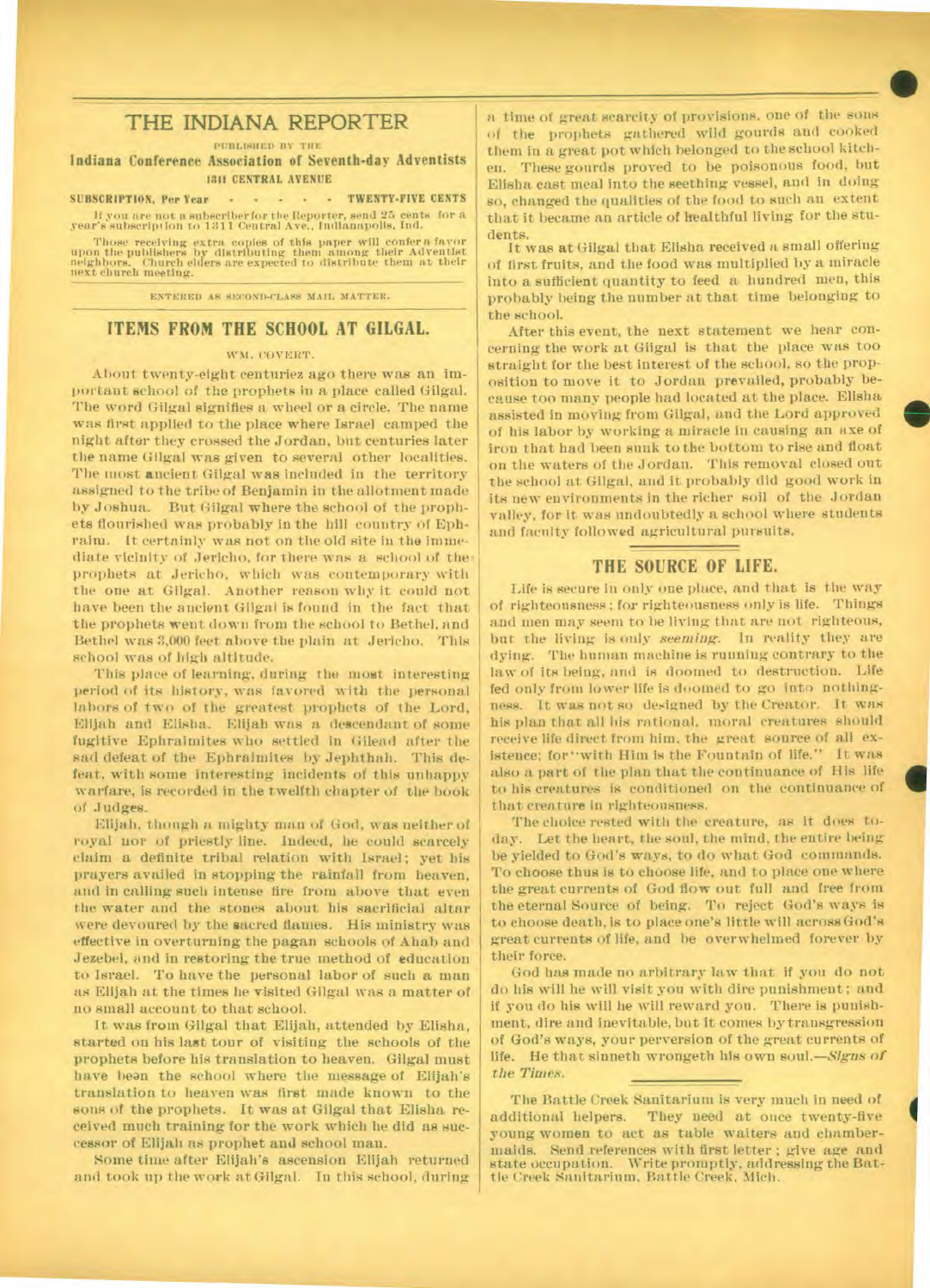#### **ELDER A. L. MILLER IN CANADA.**

•<br>•

We will soon have been here two months, and have found this a nice place to live in, and also to labor for the Master. However, we find many quite indifferent to the warning message now going to the world, some prejudiced, some self-satisfied, others after pleasure and the things of this life. We are thankful some are anxiously seeking the way of life.

an Theory<br>
of the contract of the contract of the contract of the contract of the contract of the contract of the contract of the contract of the contract of the contract of the contract of the contract of the contract of We had hardly got settled here in Woodstock till the convening of our camp meeting at Berlin. There I met Elder Huntington and wife ; I found them of good courage and iu fair health. The camp meeting was not largely attended by our people, but it was quite a good meeting. Elders R. A. Underwood; W. H. Thurston and I. H. Evans were some of the laborers from abroad. There are some excellent canvassers in Ontario; one brother is averaging about forty Coming Kings a week, besides a humber of other books.

After camp meeting Elder Spear and I began a series of tent meetings here in Woodstock. Meetings have been in progress about three weeks ; two have decided to obey, and we organized a Sabbath school of fifteen. Our attendance is not large, but quite regular. We hope that a number will obey. With kindest regards to all the Indiana brethren, A. L. MILLER.

#### **NEWS AND NOTES.**

The Reporter subscription list is growing.

The Indianapolis church is well represented at the camp meeting.

We hope to report recent donations to the Industrial school soon after camp meeting.

Bro. R. B. Craig, of Peoria, Ill., was in this city last Sunday. He reports encouraging work in his home city by Elders Huffman and Stanley.

ear<br>
int<br>
ear<br>
the The new church at Franklin, raised up since the camp meeting at that place last year, was admitted into the conference this week at Peru.

Absence of the editors and officers at camp meeting causes some items which should appear in this issue of the Reporter to go over until the next. Among these are the tithe and canvassers' reports.

Bro. H. S. Browning, of Indianapolis is having precious experiences in canvassing and other missionary work. By invitation he occupied the stand of Covenant Congregational church, last Sunday evening, at the regular hour of service.

The General Conference committee has selected and purchased a traet of fifty acres of land seven miles from the national capitol at Washington, and the conference headquarters and Review and Herald will be removed there as soon as proper accommodations can be made ready.

The election of a new pope—who will be known as Pius X—calls forth a vast amount of eulogium and prediction as to his course as head of the church of Rome. Adulation and adoration from the Catholics was to be expected : but so-called Protestants—papers and preachers—are almost equaling the Catholics in their flattering encomiums of both the dead pope and his successor.

Those who are watching daily events and the fulfill-

ment of prophecy therein see the beginning of the war between capital and labor which will bring about the fulfillment of James 5:1-5. Labor troubles are becoming more frequent and serious from day to day. Only this week a Christian man—as Christians average up asserted that he thought a union workingman would commit no crime in taking a gun and shooting one who refused to join the union. As this only expresses a common idea, it is eaey to foresee the logical result.

#### **SOME DELUSIONS.**

An Indiana "scientist" announces through .the great daily papers that he has discovered the origin of life, and that he is able, by a combination of salt, alcohol, water and ammonia, to produce life, which will develop into creatures of the lowest order. Having gone thus far, he falls back on the Darwinian theory, and eventually evolves man out of the dim ages of the past.

Another so-called scientist announces his "discovery" that the worlds around us are uninhabited, and are reserved as the future homes of men after death, and that all the worlds will evenually be populated by the disembodied spirits of men.

All this shows how far away from God's truth men are getting. The earnest student of the Bible can easily detect the absurdity as well as the fallacy of the claims of the deluded men. Yet there are thousands of people of learning and intelligence who will accept these delusions rather than the plain and easy trnth given us in God's word.

#### **THE LORD IS INTERESTED.**

Christ walks in the midst of his churches through the length and breadth of the earth. He looks with intense interest to see whether his people are in such a condition spiritually that they can advance his kingdom. He is present in every assembly of the church. He knows those whose hearts he can fill with the holy oil, that they may impart it to others. Those who faithfully carry forward the work of Christ, representing in word and deed the character of God, fulfill the Lord's purpose for them, and Christ takes pleasure in them.—Mrs. *E. G. White.* 

In response to and appeal from Brother E. Pilquist for a printing-press for the mission in China, Dr. H. W. Miller, who is under appointment to that field, has secured a Washington hand-press from a firm in Chicago. These friends not only donate the press, but will pack it ready for shipment, so that it can be sent with the company that sails in October. Dr. Miller writes that this is wholly in answer to prayer. More gifts and more prayers are needed for the work in China and the many other unentered fields.

The Sabbath-school in Matabeleland, South Africa, numbers 72 members, besides from 35 to 50 visitors each Sabbath. These visitors are the children from the kraals that do not come regularly enough to be enrolled as members. They begin coming at 8 o'clock, and keep coming until ten. Very few are ever late, although they must travel from five to fifteen miles each Sabbath. Six young men from the mission station are now teaching in the kraals. They hold Sabbath meetings, and from 30 to 50 attend their meetings each week.